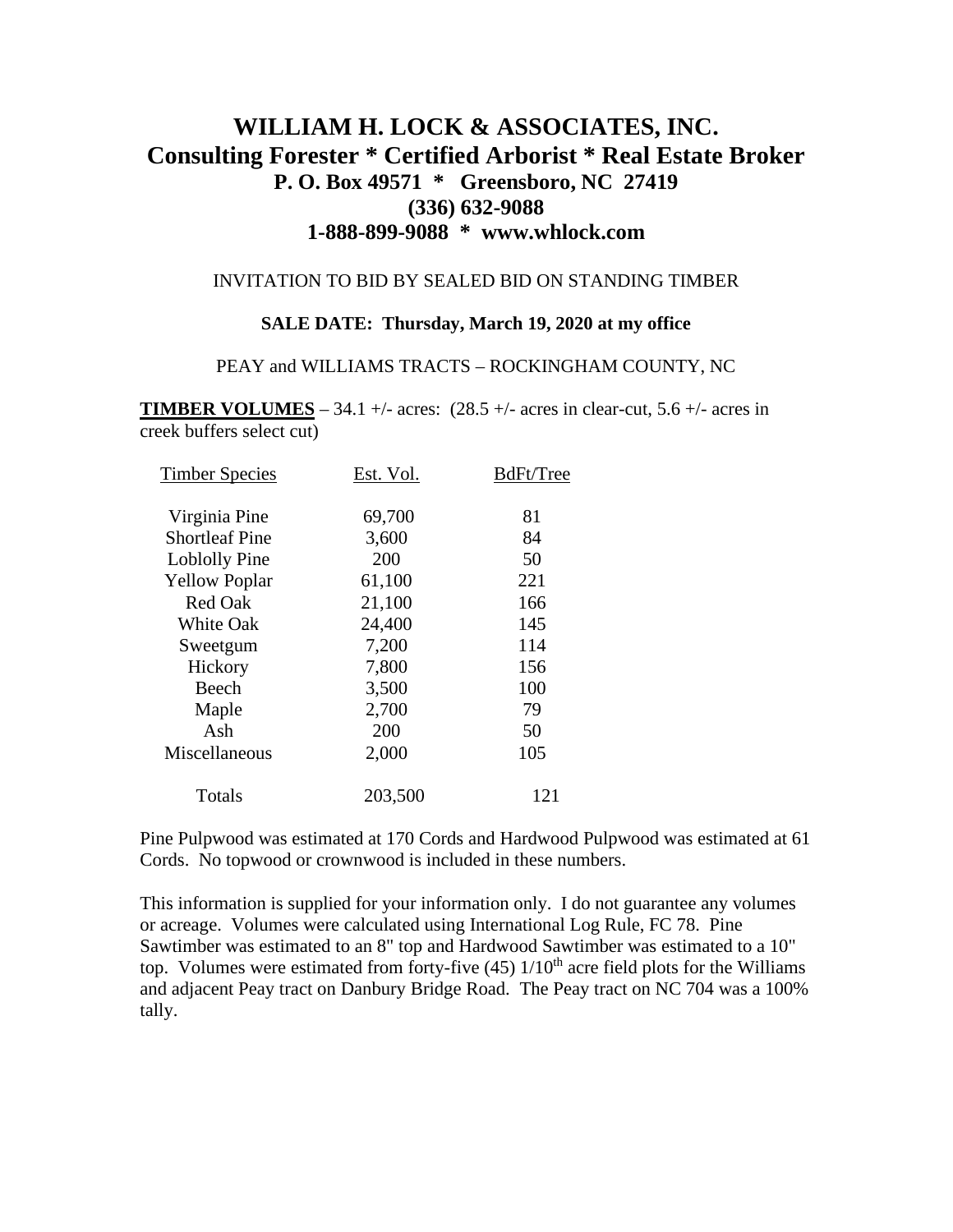Page Two Peay/Williams Tracts - Timber Sale Sale Date: Thursday – March 19, 2020

# **LOCATION:**

These tracts are located on the north side of Danbury Bridge Road and the south side of NC Highway 704 near the #1985 NC Hwy. 704, Madison, NC address. See attached location maps.

# **BIDS:**

The Peay/Williams Tracts are being sold on a lump sum sealed bid basis with one bid for all three parcels. Bids will be accepted by **regular mail** if received by 5:00 pm on Wednesday, March 18, 2020 **OR** bids will be accepted by **email, telephone (336-632- 9088), fax (336-632-9088), or in-person** at my office until 11:00 am on Thursday, March 19, 2020. At 11:00 am on Thursday, March 19, 2020 all bids received will be recorded. The successful bidder will be notified within 24 hours of the bid openings. A 10% deposit may be requested to be delivered to William H. Lock & Associates, Inc. within 72 hours of the bid opening. The balance of the sales price is to be delivered at the sale closing. The seller reserves the right to refuse or accept any and all bids. Seller will consider all bids. The seller will be responsible for the timber deed preparation, revenue stamps if recorded, and the forestry consultant fees. The buyer will be responsible for all other closing costs. A \$2,000 performance deposit will be payable at closing and held in a non-interest bearing trust account until satisfactory completion of logging. The performance deposit does not limit the buyer's liability.

# **PLACE OF SALE:**

The timber sale will be held at the office of William H. Lock & Associates, Inc. in Greensboro, NC. The office address is 375 S. Swing Road, Greensboro, NC 27409. Telephone and Fax: 336-632-9088; Email: whlock@whlock.com

# **CONDITIONS OF SALE**:

1. The Buyer shall have 24 months from the date of the timber deed to cut and remove all merchantable timber within the "Sale Areas". "Creek Buffers" have been marked with Blue Flagging. No blue flagged trees marking the buffer boundaries may be cut. All Pine of any size and Hardwoods >16" DBH may be harvested from within these buffer areas provided all Best Management Practices, Forest Practice Guidelines, and any applicable river basin or watershed regulations are followed. The sale boundaries are marked with orange flagging. No trees marked with orange flagging and no trees beyond the orange flagging are to be harvested.

2. The Buyer shall access the tract from Danbury Bridge Road and/or NC 704 along any of the existing farm paths leading into the tracts. All access routes will need to be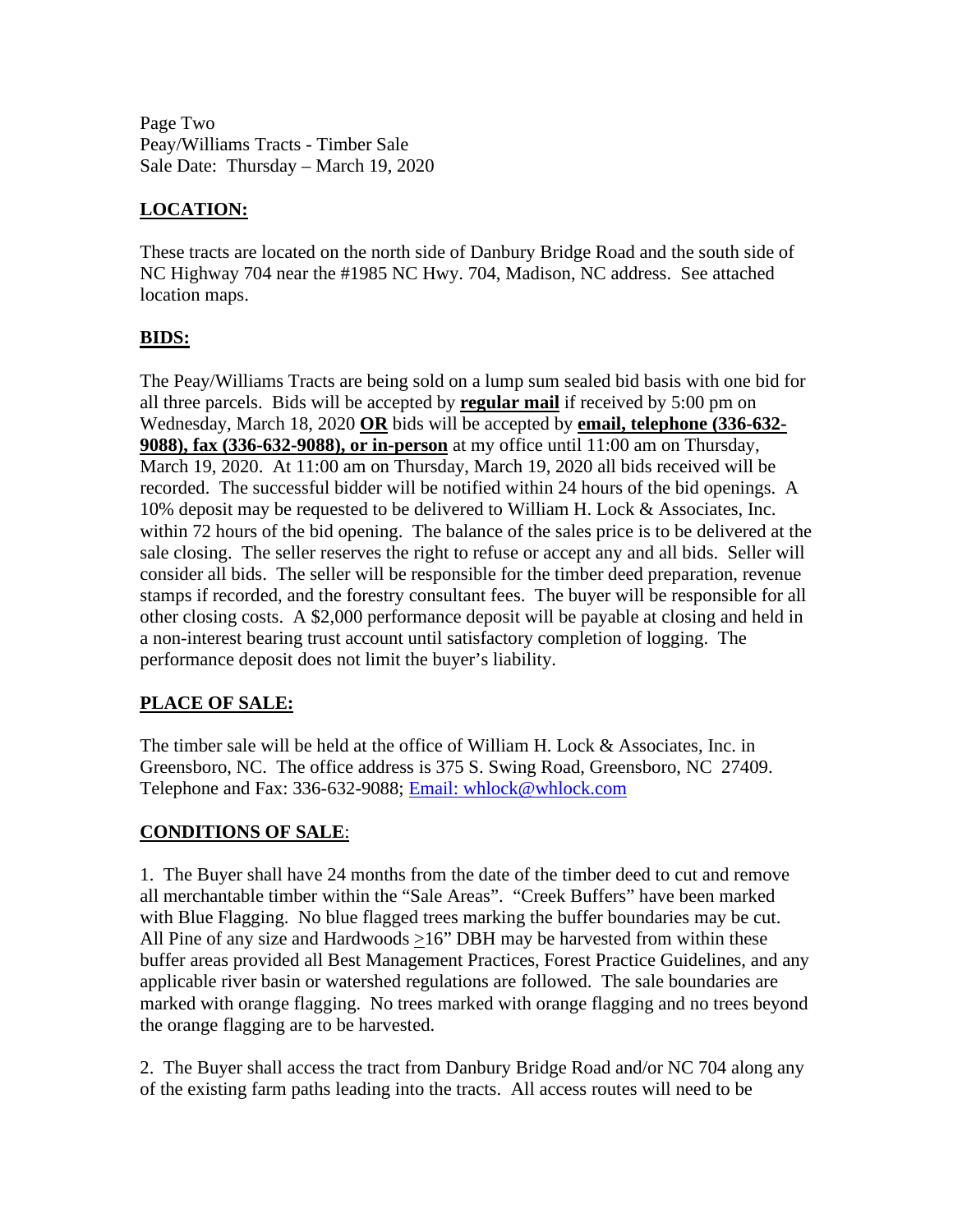Page Three Peay/Williams Tracts - Timber Sale Sale Date: Thursday – March 19, 2020

installed and/or maintained according to all North Carolina Best Management Practices, Forest Practice Guidelines, and any applicable river basin or watershed rules. All roadways must remain open and passable by ordinary traffic at all times. The roadways must be left in similar condition at the completion of the harvesting operation as they were at the beginning of the harvesting operation, reasonable wear and tear accepted. Call W.H. Lock if there are questions concerning access routes.

3. The Buyer is responsible for maintaining a clean site. No equipment parts, trash, tires or other debris created as a result of the harvesting operation shall be left on the property. It shall be the Buyer's responsibility to clean up any hazardous material or chemical waste spills including but not limited to Diesel Fuel, Hydraulic Fluid, Machine Oil, and/or Gasoline upon the subject property if deposited as a result of the harvesting operation. Responsibility will include any required remediation including but not limited to the removal of contaminated soils.

4. Harvesting operations must not interfere with any farming operations and farming operations must not interfere with any harvesting operations. Decking, loading or hauling will not be permitted in any existing open fields or pastures immediately adjacent to the timber unless approved by William H. Lock & Associates, Inc. If approved, open areas must be free of logging debris, smoothed when completed, and re-seeded if necessary.

5. The Buyer is responsible for following all Federal, State, and local regulations regarding timber harvesting activities. If required, Buyer is responsible for obtaining any necessary permits or licenses required for timber harvesting. All logging operations must conform to North Carolina Best Management Practices, Forest Practices Guidelines, and any applicable river basin or watershed rules. In the event that a non-compliance situation is identified on the tract as a result of the harvesting operation, William H. Lock & Associates, Inc. will have the express right to suspend the harvesting operation until the situation is brought into compliance. No trees or other logging debris shall be left in or across the property boundary, sale cutting lines or access roads and paths.

6. All necessary sale harvest boundaries have been marked with orange flagging. Landowner guarantees the orange flagged sale boundaries. No flagged trees denoting the sale boundary shall be cut and no trees outside the boundary lines shall be cut. If trees marking the sale boundary are cut, North Carolina timber trespass laws may apply. No trees shall be cut to fall on a neighboring landowner's property or where potential damage may occur. If existing property corners are damaged or removed as a result of the harvesting operation, Buyer agrees to replace the markers at the correct surveyed location at their own expense.